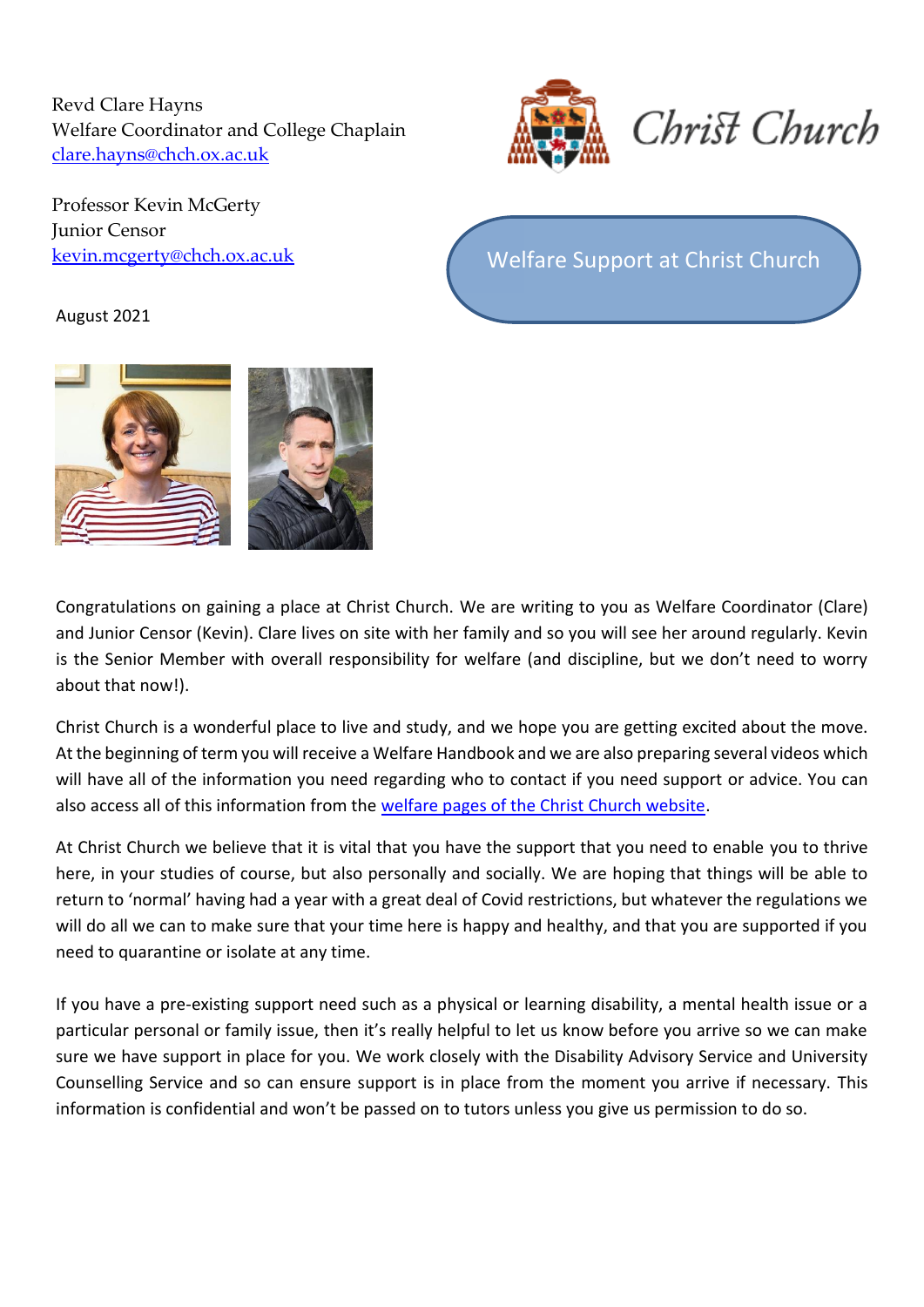Last year we trialled having a short 1:1 conversation via Zoom/phone between all undergraduate freshers and a member of the welfare team. These were very well received and so we are going to offer them again and we hope it will give you an opportunity to ask anything about life in Christ Church before you arrive and to speak about any concerns you might have. These will take place during the week beginning 20<sup>th</sup> September and we will be in touch about it in due course.

Here is some information in advance about the support available from the College and University.



We understand that there may be times when things get tough and most people need some support at some stage in their time here, even if that's just a chat with the chaplain, a walk round the meadows with a peer supporter, or some advice from the nurse. There are quite a number of us in the welfare team and you can find out more on the [Welfare Support](https://www.chch.ox.ac.uk/welfare-support-christ-church) pages on our website, which includes the JCR and GCR Welfare Handbook.

## University Support

1. [Disability Advisory Service](https://www.ox.ac.uk/students/welfare/disability?wssl=1)

The DAS provides information, support and resources for those with sensory or mobility impairments, long-term health conditions, specific learning difficulties, autistic spectrum conditions or mental health difficulties. It is vital you get in touch with the DAS before you arrive if you have a support need. Christ Church has a link advisor at the DAS: Pauline Graham [\(pauline.graham@admin.ox.ac.uk\)](mailto:pauline.graham@admin.ox.ac.uk). You can make contact with her directly, or via Helen Etty, our Academic Registrar and College Disability Coordinator [\(academic.registrar@chch.ox.ac.uk\)](mailto:academic.registrar@chch.ox.ac.uk). For more information on the DAS see the website linked above.

## 2. [University Counselling Service](https://www.ox.ac.uk/students/welfare/counselling?wssl=1)

The University has an excellent counselling service which is freely available to all undergraduates and graduate students. If you need to have counselling in place before you arrive here then email them via the link on their website. We also have an on-site counsellor one day per week: more details under College Support.

## 3. [Podcasts and Resources](https://www.ox.ac.uk/students/welfare/counselling/self-help/podcasts)

The Counselling Service have put together a range of resources including some very helpful podcasts and the ones titled 'Advice for Freshers' and 'International Students' are well worth listening to before you arrive. You can access them via the link above.